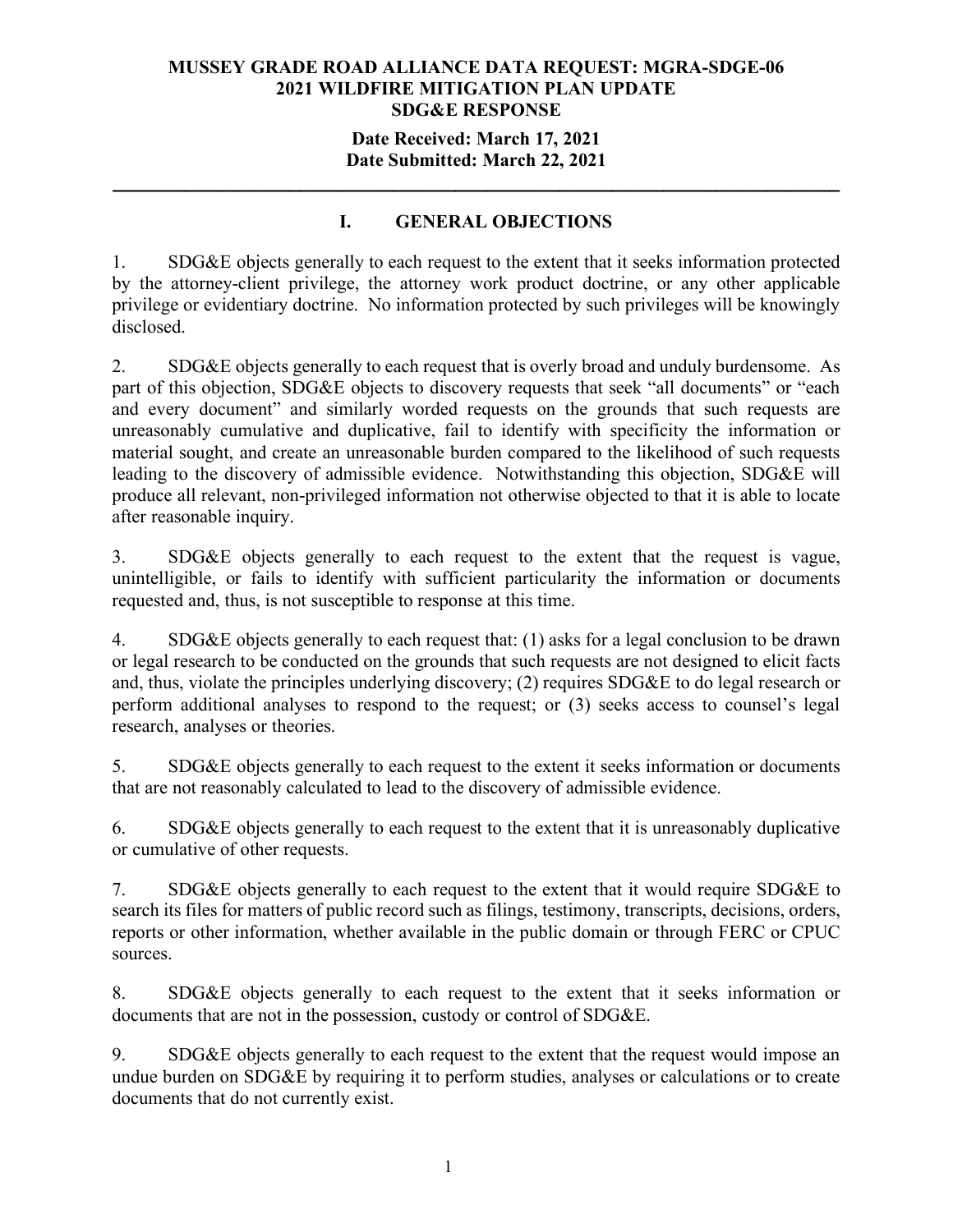## **Date Received: March 17, 2021 Date Submitted: March 22, 2021**

**\_\_\_\_\_\_\_\_\_\_\_\_\_\_\_\_\_\_\_\_\_\_\_\_\_\_\_\_\_\_\_\_\_\_\_\_\_\_\_\_\_\_\_\_\_\_\_\_\_\_\_\_\_\_\_\_\_\_\_\_\_\_\_\_\_\_\_\_\_\_**

10. SDG&E objects generally to each request that calls for information that contains trade secrets, is privileged or otherwise entitled to confidential protection by reference to statutory protection. SDG&E objects to providing such information absent an appropriate protective order.

#### **II. EXPRESS RESERVATIONS**

1. No response, objection, limitation or lack thereof, set forth in these responses and objections shall be deemed an admission or representation by SDG&E as to the existence or nonexistence of the requested information or that any such information is relevant or admissible.

2. SDG&E reserves the right to modify or supplement its responses and objections to each request, and the provision of any information pursuant to any request is not a waiver of that right.

3. SDG&E reserves the right to rely, at any time, upon subsequently discovered information.

4. These responses are made solely for the purpose of this proceeding and for no other purpose.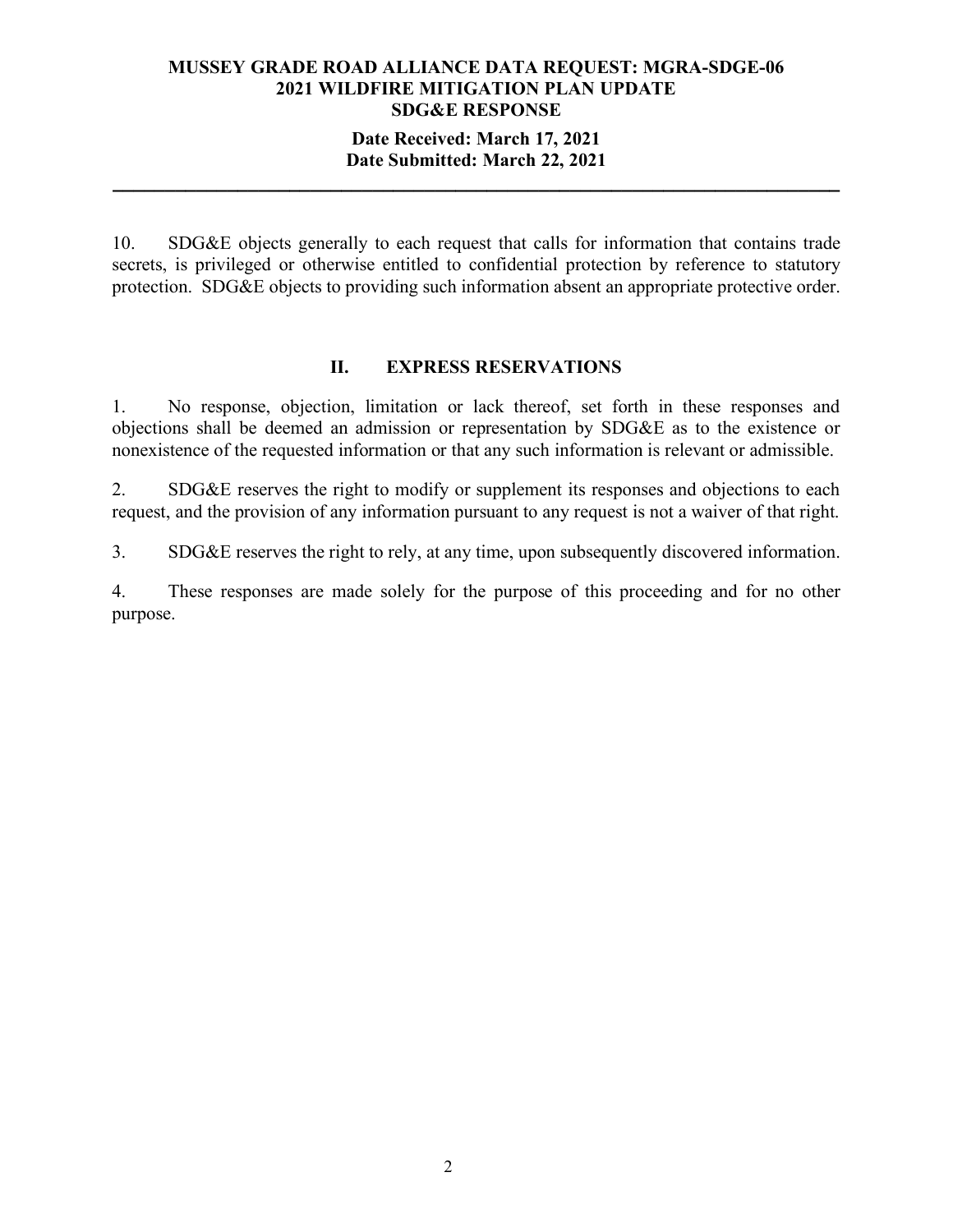## **Date Received: March 17, 2021 Date Submitted: March 22, 2021**

**\_\_\_\_\_\_\_\_\_\_\_\_\_\_\_\_\_\_\_\_\_\_\_\_\_\_\_\_\_\_\_\_\_\_\_\_\_\_\_\_\_\_\_\_\_\_\_\_\_\_\_\_\_\_\_\_\_\_\_\_\_\_\_\_\_\_\_\_\_\_**

## **III. RESPONSES**

*Regarding the use of the Technosylva fire spread model and its use to calculate wildfire consequences:*

## **QUESTION 1:**

How is the duration of the simulation determined for risk calculations used to prioritize circuit risks for mitigation? Is there a maximum / default duration of simulation for this purpose and if so what is it?

#### **OBJECTION:**

SDG&E objects to this request on the grounds set forth in General Objection Nos. 6, and 9. Subject to the foregoing objections, SDG&E responds as follows.

#### **RESPONSE 1:**

The duration of all wildfire simulations performed by Technosylva and used in WiNGS was 8 hours, in all situations. Future models may have different applications of duration.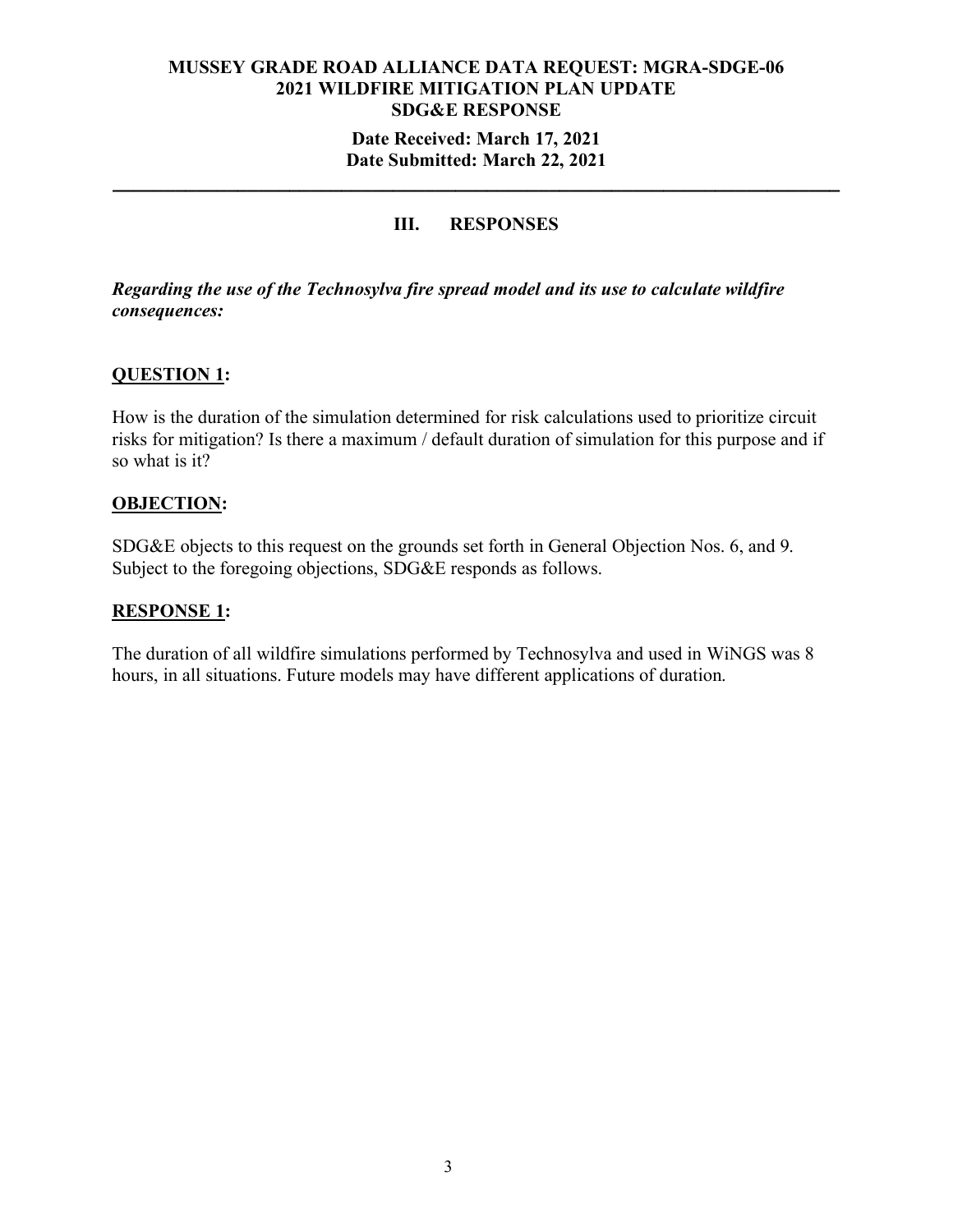## **Date Received: March 17, 2021 Date Submitted: March 22, 2021**

#### **\_\_\_\_\_\_\_\_\_\_\_\_\_\_\_\_\_\_\_\_\_\_\_\_\_\_\_\_\_\_\_\_\_\_\_\_\_\_\_\_\_\_\_\_\_\_\_\_\_\_\_\_\_\_\_\_\_\_\_\_\_\_\_\_\_\_\_\_\_\_ QUESTION 2:**

Is there a maximum wildfire size used for simulation determined for risk calculations used to prioritize circuit risks for mitigation and if so what is it?

## **OBJECTION:**

SDG&E objects to this request on the grounds set forth in General Objection Nos. 6 and 9. Subject to the foregoing objections, SDG&E responds as follows.

## **RESPONSE 2:**

No, there is no maximum wildfire size used.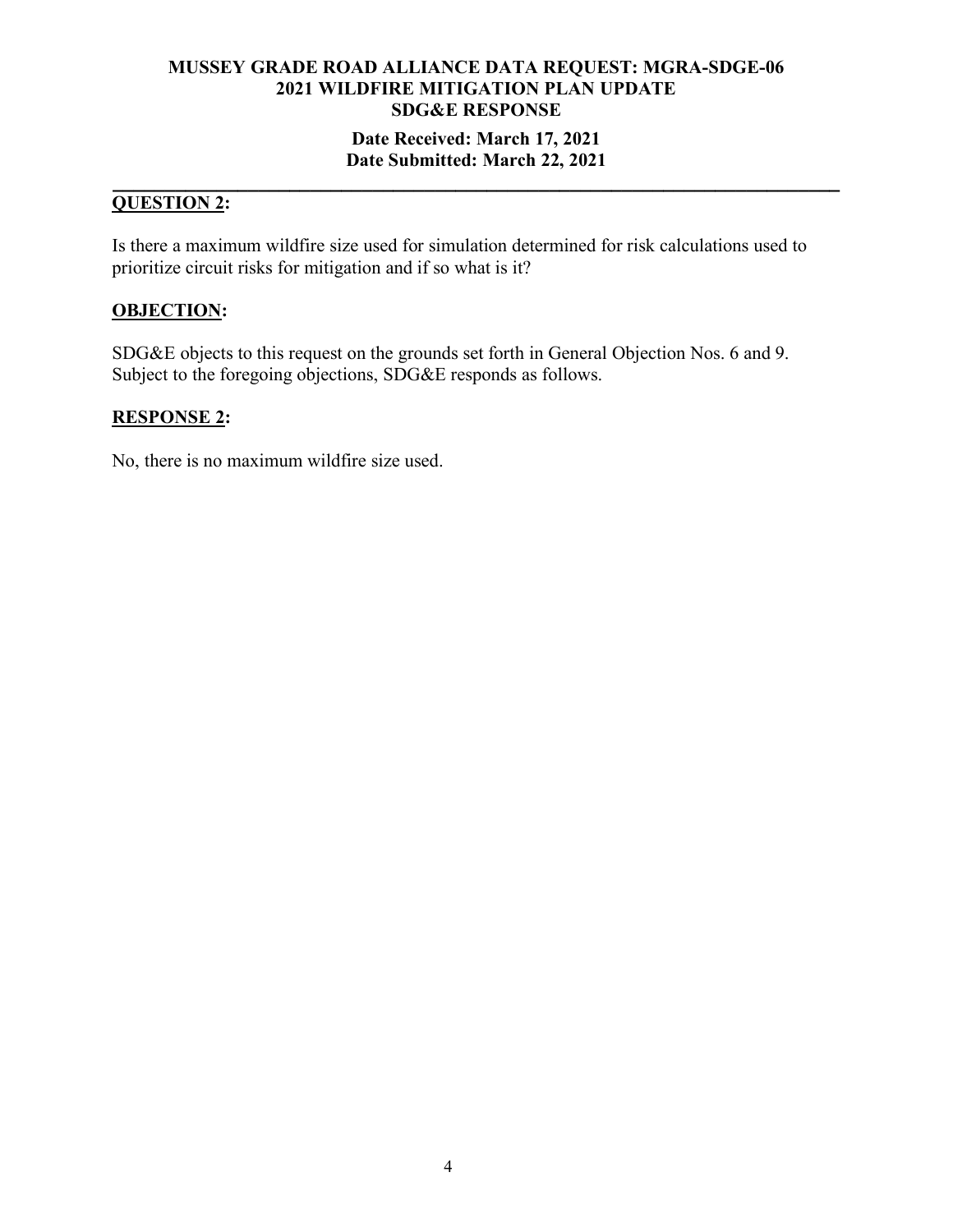#### **Date Received: March 17, 2021 Date Submitted: March 22, 2021**

**\_\_\_\_\_\_\_\_\_\_\_\_\_\_\_\_\_\_\_\_\_\_\_\_\_\_\_\_\_\_\_\_\_\_\_\_\_\_\_\_\_\_\_\_\_\_\_\_\_\_\_\_\_\_\_\_\_\_\_\_\_\_\_\_\_\_\_\_\_\_**

## **QUESTION 3:**

How are weather and fuel inputs determined for risk calculations used to prioritize circuit risks for mitigation?

#### **OBJECTION:**

SDG&E objects to this request on the grounds set forth in General Objection Nos. 2, 6, and 9. Subject to the foregoing objections, SDG&E responds as follows.

#### **RESPONSE 3:**

The current version of WiNGS, which is used for prioritizing and scoping projects, considers weather and fuel in two places:

- (1) The consequence values of potential wildfires that were calculated by Technosylva contained weather and fuel scenarios. The worst case of fire spread that was derived from those scenarios was used as an input in WiNGS.
- (2) The likelihood of a wildfire was modified to account for the highest recent wind gust measured on each segment. Together, these inputs help shape the overall wildfire risk calculations on each segment.

#### **QUESTION 4:**

How is the duration of the simulation determined for risk calculations used to identify circuits for PSPS? Is there a maximum / default duration of simulation for this purpose and if so what is it? Or does the duration of the simulation extend to the projected length of the weather event?

#### **OBJECTION:**

SDG&E objects to this request on the grounds set forth in General Objection Nos. 2, 6, and 9. Subject to the foregoing objections, SDG&E responds as follows.

#### **RESPONSE 4:**

The duration of all wildfire simulations performed by Technosylva and used in WiNGS was 8 hours, in all situations. Future models may have different applications of duration.